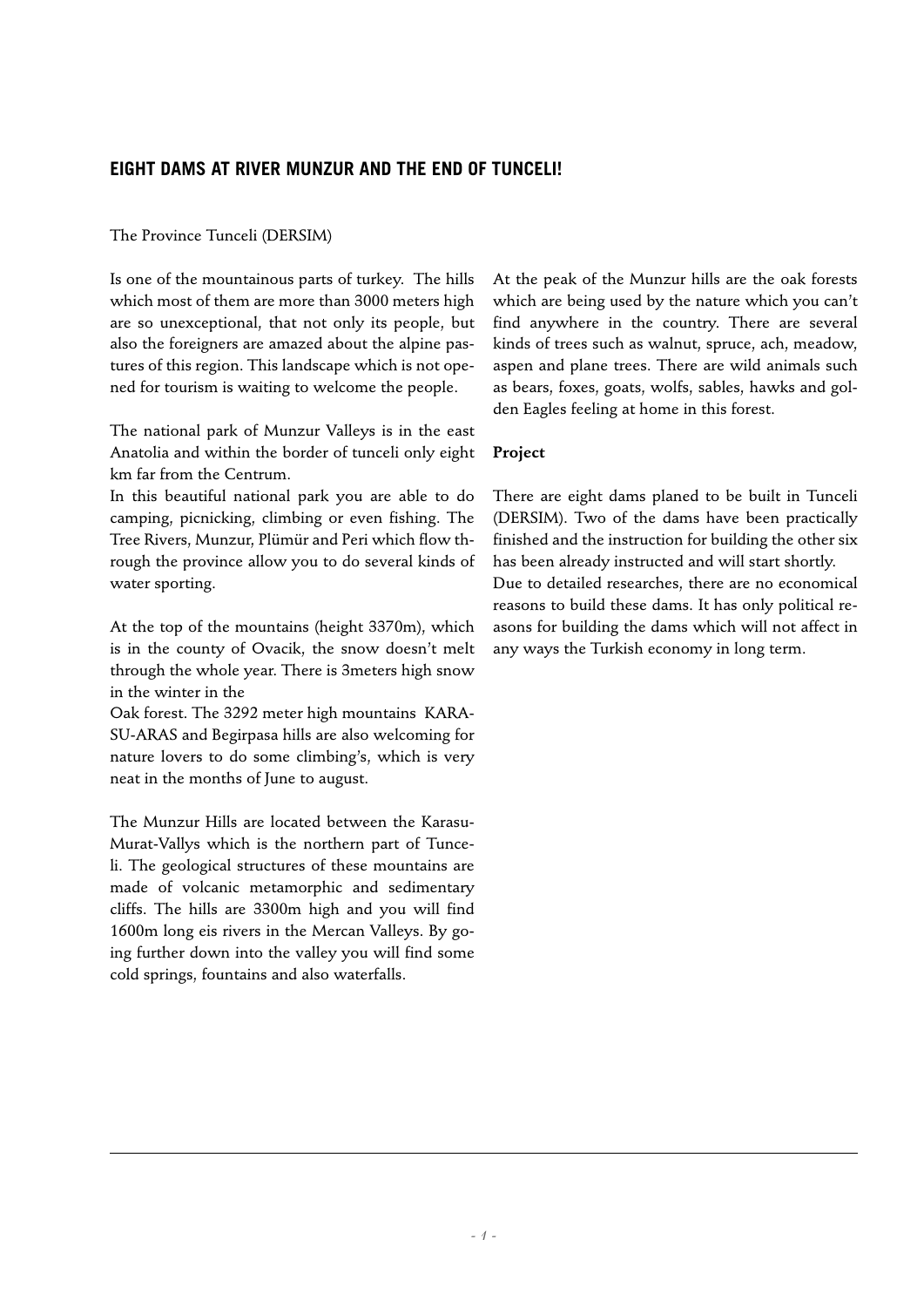### **MUNZUR-PROJECT AND A CATASTROPHE FOR THE ENVIRONMENT AND ITS PEOPLE**

*Research of Murat Cano*

The Title explains the results of the research itself:

- The nature, its people and the next generation of Tunceli are in big danger

- It is spoiling the living standards and our ecosystem

- The danger in which this project leads, becomes clear by knowing the facts and consequences of this project
- The Real-Existence can only lead to one decision:

## **STOP BUILDING THE DAMS**

The threatening danger of this project comes from the government whose purpose is wining energy for the Environment in the name of "MUNZUR PRO-JECT".

We received a written answer from Turkey`s Ministry of Energy and Natural Resources dated May 21st, 2001, according to which the construction of the Konaktepe Dams 1 and 2 have already been awarded to a Turkish-American Company by decision of the Turkish Government. So, it is obvious that the Turkish state is determined to implement the project. The involvement of the United States in this project creates another difficulty for us to achieve our aim.

Am I wrong or is or the government how is in charge of this Project?

The answer to this question is the amount of electricity which is going to be produced through the "MANZUR PROJECT" in contra to consequences of damaging the forests, the Plants, animal husbandry, Beekeeping, Fishing and the tourism in this area.

The total established power of the hydroelectric power plants within the Munzur Project is 37.079 MW. According to the figures given by DSI, the Turkish State Water Work, the whole established power of Turkey's hydroelectric power plants in operation in the year 2000 is 358.45 MW. The energy aimed to

be produced by The Munzur Project is %0.9 (nine in thousand) of the Turkey's total. This small amount does not worth to destroy the nature and displace more people. It is a negligible quantity which cannot be the main reason behind the Munzur project.

Here I like to give some information about Turkey's water potential and Turkey's play with it:

In the region from Middle Asia to Balkans, Turkey has the highest potential in terms of water. Turkey has some economical, social and strategically aims based on water. One can understand the logic of this. Because water has began to become more precious than oil both in the Middle East including Turkey and in the world, which brings Turkey face to face with the great advantages and questions of our century. On international level there is not a waterregime agreed upon by all countries. When taken into consideration together with the technological backwardness on the use of water resources and the wrong-deeds of the governments in their implementations these facts make the water dangerous either. Following figures shows the importance and great value of water in Turkey:

Rain per year is 501 milliards cubic meter. 186 milliard m3 of this it turns into the water.

Sweet-water potential including underground water and the water that flows into Turkey from other countries is 205 milliards m<sup>3</sup>.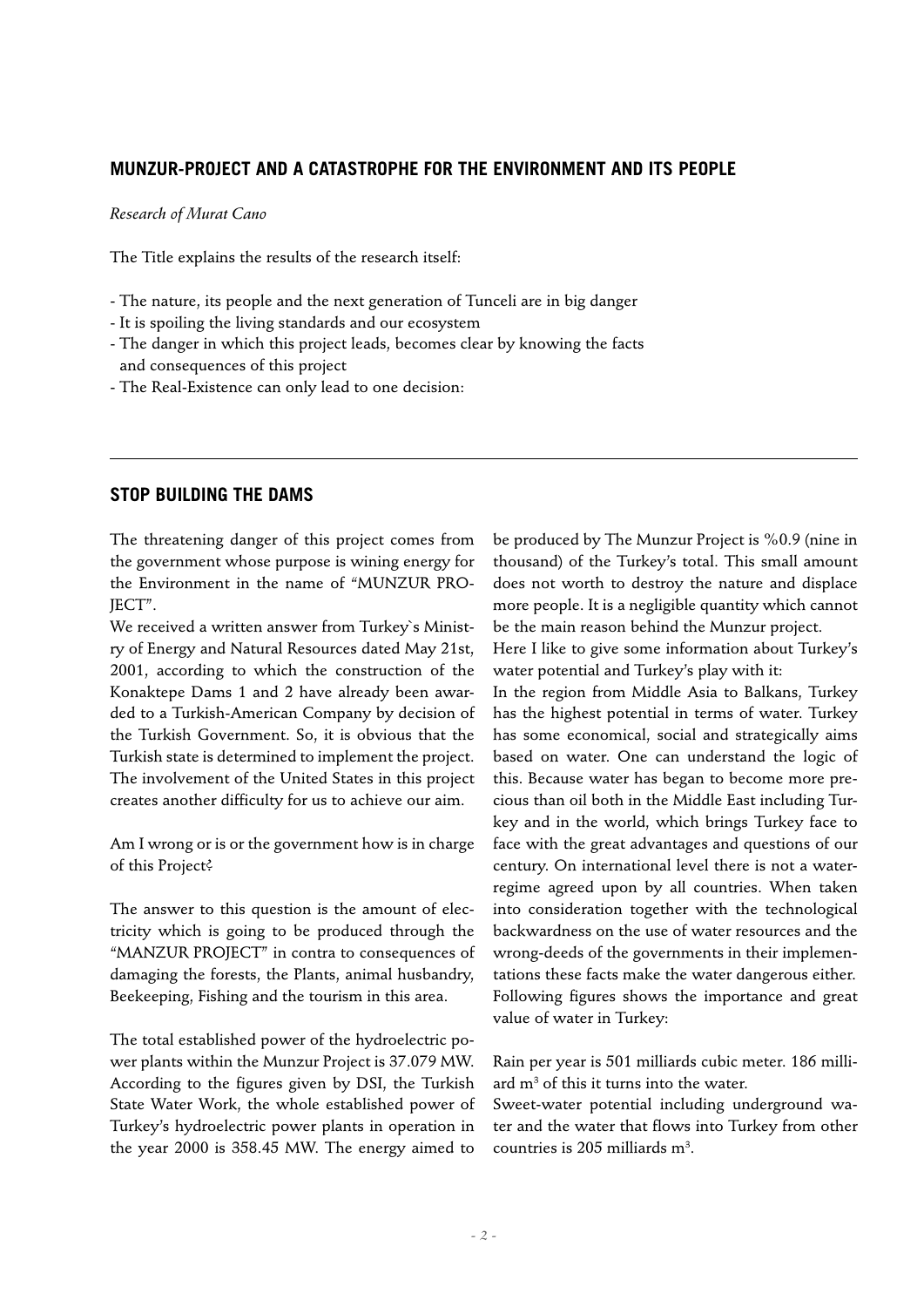The surface and underground water usable for various ends is 110 milliards m3 per year.

The annual water consumption in Turkey is 39 milliard m3 . Six milliards of this are supplied by underground water and 26, 4 milliard by dams water. 29 milliard m3 of water is used for irrigation, 5.7 milliard for drinking and other, 4 milliard m3 for industrial purposes.

The one-third of Turkey's land, i.e. 28.05 million hectare (one hectare is equal to 10.000 square meters), is cultivable. Only 4.8 million of this is irrigated whereas it is possible to bring this figure up to 25.85 million. The water in the dams is used to irrigate 2.5 million ha of the land.

The total established power of Turkey's rivers is 34.740 MW.

The potential of hydro electrical energy is 123.040 GWh.

Turkey consumes 110.526 GWh electrical energy as of the end of the year 1999. Only 38.000 Gwh of this, i.e. 34.3 % supplied by the hydroelectric power stations. 37 power plants are yet to be built. Their total established power is 4.190 MW. Which produces 13,578 GWh energy?

Up to now 1135 dams (195 large, 940 small) had been constructed in Turkey. They are all in operation. The constructions of 135 dams, large and small are still in progress. 94 more dams and 485 power plants are at the stage of planning.

The above figures points to the extreme importance and great value of the water in Turkey. There is a great potential to be dealt with by the state. But the state has only been interested in producing electricity, supplying water for drinking and irrigation whereas there are "other values", as important as water. By "Other values"I mean human being, nature, environment and cultural heritage.

In modern thought economy and ecology can no longer be separated from one another.

Economic activity might harm the nature and pollute the environment. These conditions might even destroy a healthy life. At least make it difficult. The construction work that is supposed to aim development might become a tool of destruction. This is not something that has not been seen. That is why the protection of nature and environment is one of the basic questions of both the day and the century.

Due to this fact the living has become more difficult for all human beings at its kind.

All dies building enterprises in the name of "Progressive Development" have demolished our environment. For this reason the protection of our nature and our environment should have the highest priority in this century. The population and all nations are starting to understand these problems and trying to find solutions to this matter.

Since our country does not attach importance to our environment and our cultural heritage, the geographical and archeological values in turkey, from Keban to Karganis, and the river of Euphrat and the Flora, Fortuna areas would lose their agricultural values and be destroyed. Due to the facts of the current report about the Ilisu Cizre dams and the HES Project these

215 civilization fields, including Hasan Keyf would lose their historical values.

Even so the cities Allianoi, Marsias in the Anatolia, the areas Firtina, Coruh, Zap and Munzur would lose their antic values, although there has been a warning from the scientists' organization doing researches in these areas. This leads to that the civilization living in these areas going to exile and will destroy our mother nature.

It is necessary to adopt a model which combines development with the protection of our nature and the environment.

Since we are here today to talk again on "The Question of the dams and environment", which is one of the main issues of the Festival's program, I have to explain in detail what the consequences of the Munzur Project would be if implemented:

\*The climate would change (for more information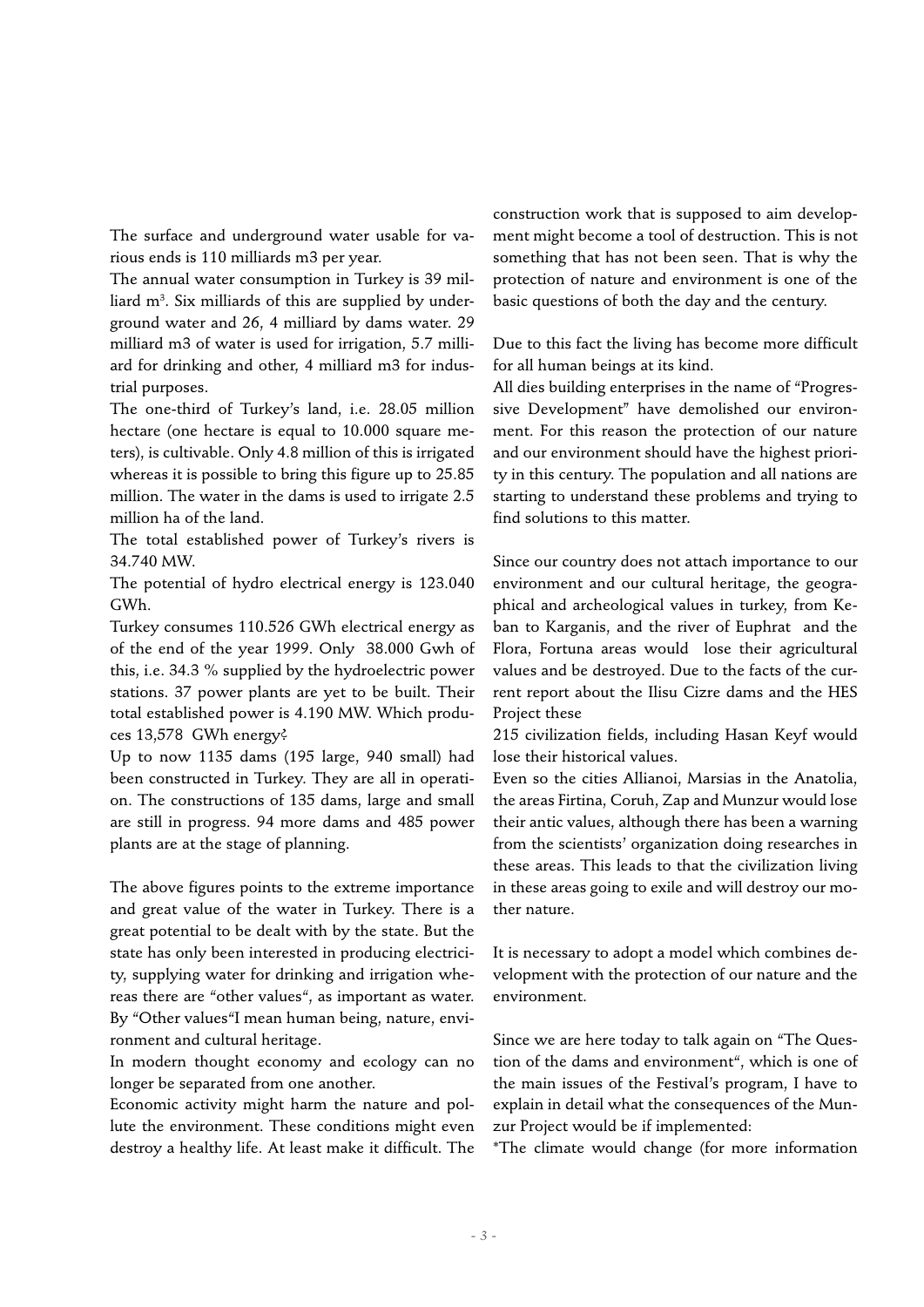about this subject see the report on climate given by Mikdat Kadioglu, of The Technical University of Istanbul).

Due to this report it is going to have big effect on the thermal attributes and the lakes in this area, so that we would have colder winters and milder summer seasons. It has also big impact on the direction of the wind. In this case the steam pressure would let more humidity run into the ground. With the increment of the humidity, it is more than likely that we would be having lots of frog and frost, avalanches and lots snowfalls. The affect of this oases in these areas have changed the humidity balance and the climate.

There has also been a research report on the Keban and Seyhan reservoirs, which has been in use since 1975 have changed the climate. Its has been also proven that since then, the world atmosphere is changed, fossil fuels, gases and other particles have been found.

Because of the greenhouse affect and its consequences we have to deal with global warming.

According to the report of the international climate change, from 1990, there will be massive problems in the arid regions like the area of Munzur Project, which will cause changes of the rain behavior.

Through the climate scenarios by the scientists, in the beginning of the 21 century the subtropical anticyclones would extend and the project areas of Munzur will become more dry and warm air. It has been forecasted that countries of the Mediterranean region will have warmer weather by 2 degrees and much more Rainfalls in the summer, till year 2030.

There is no statement from the government about the climate changes through the Munzur Project.

The Munzur`s rich flora (all the existing plants in the valley) would be destroyed

According to the scientific researches some of the existing plants in this valley are:

Erysimum, Graellsia, Hymenophysa, Didymophysa, Delphinium, Astargalus, Pistacia, Heliotropium, Verbascum, Echinops and fabaceae, asteraceae, Brassicaceae, Lamiaceae, Caryophyllaceae, Poaceae and asrtagalus, trifolium, Alyssum, Silene and Vicia and many other plants. The forest would be damaged and the fauna, i.e. all the animals living in the valley, would be destroyed.

Some of them are: Mastacembelus simack, Salmo trutta, Salmo trutta macrostigma, Cypripus carpio, Acanthobrama mirabilis, Alburnoides, Garra rufa and many others.

The existing archaeological heritage which is not yet known would be destroyed.

Although trough the years parts of the Euphrat valleys have been destroyed, the intensity of the nature haven't been died out. We all know that forests are not only because of their economical reasons important, it is also necessary to keep the environment in balance.

There are five different sorts of Oak-trees in the forests of Munzur, which are been used for industrial purposes. And so if, the importance of Oaks would be recognize, it would save our forests, our environment in the Euphrat Valleys and much more areas in the Anatolia.

There has also been a research in the seventies, which scientists recommend plants living in the Anatolian-Diagonals, between Gümüshane, Tunceli, Maras and Amanoshave different structures. It includes also the Euphrat valleys which are in the northern part of Anatolian-Diagonal and its floral differences are due to the climate changes.

The dumpy geographic position of east Anatolia and its cold climate, which is very different from the west, allows different Mediterranean plants to grow in these valleys. This is a very special plant life and it is enrichment for this area. Besides the plants (Aracea, Liliaceae, Bellevalia, Fritillaria, Hyacinthus, Hyacinthella, Muscari, Scila, Tulpa, Crocus, Orcgidaceae, Dactylorhiza) several herbs (Melissa officinalis, Melilotus officinalis, Mentha, Thymus, Verbascum, Glycirrhiza glabra, Berberis), some scented plants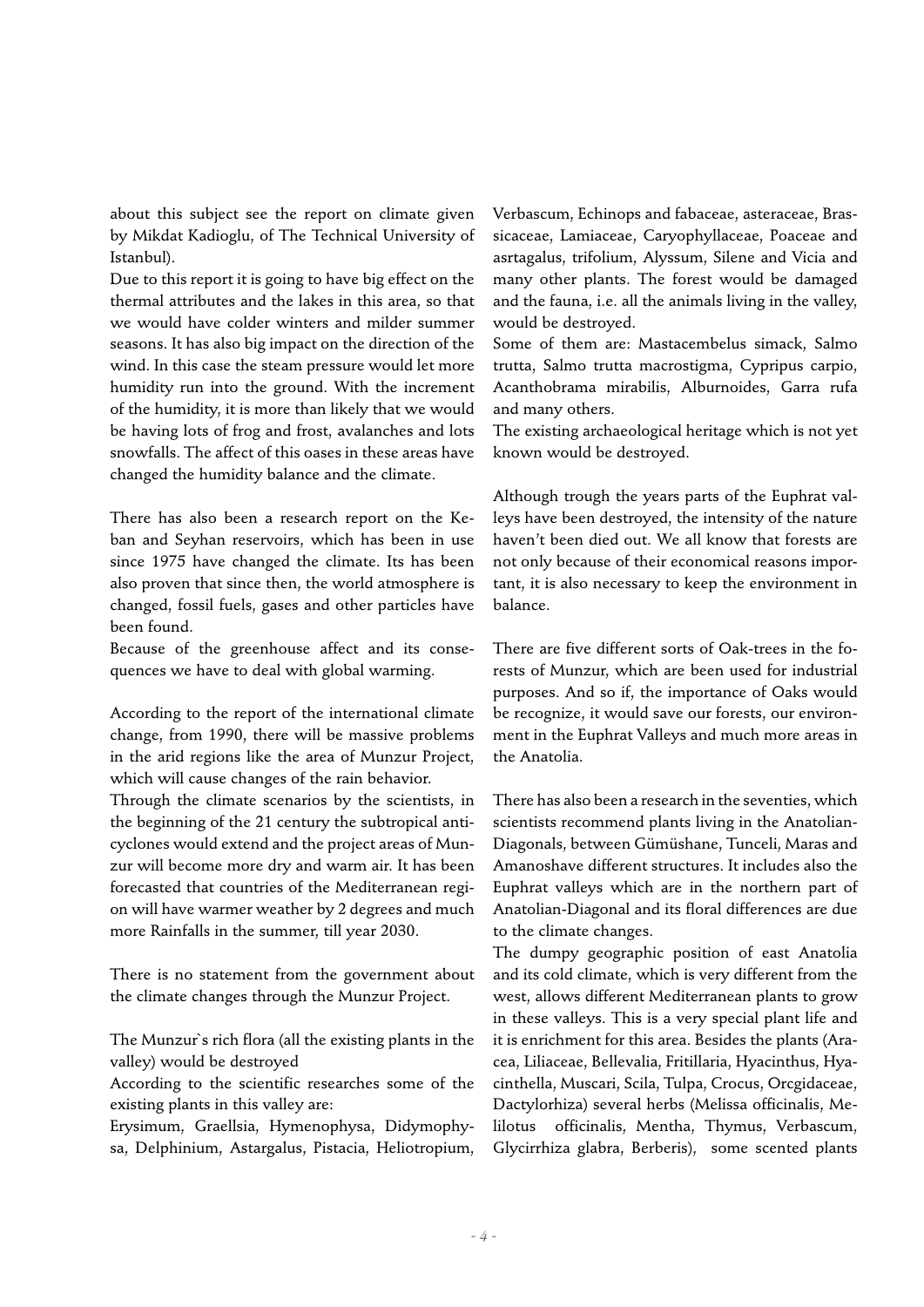(Thymus, cyclorticuhum, Calamintha, Salvia)and also (Isatis, Alkanna, Rubia ) growing in this area. There are also some other 17 plants (Pistacia, Terebintus, Rhus coriaria, Aristoöpchia bottae, Gundelia tournefortil, Alkanna megacarpa, Anchusa aurea, Azurea, onusma serceum, Viburnum opulus, Quereus spp., Ajuga chamaepitis subps. Laevigata, alcea calvertii, Reum ribes, Armeniaca vulgaris, Rosa canina, Rubus sanctus, Alnus glutnosa subsp glutinosa in the higher valleys of the Euphrat region.

The researches made up to now show, that only some few percentage of the floristic and plants are known and have been discovered. There are much more studies and vegetations needed to understand and use the benefits of these extra ordinary plants and flowers in this region.

For this reason there should be a floristic and botanic garden opened in this area.

The Munzur national park should be enhanced and get protected.

It should also be possible for people to use the variety of the 60 different funguses

(sort of Amanita, Beletus, Russula, Lycoperdon, Calvatia, Polyporus, Fomes, Morchella and Pleurotus) which are to be found in this area besides the floristic and plants referred bevor.

Unfortunately no researches have found about the plants, sees and rivers in our geographical area. Our report is only based on appointed special sorts of plants and mushrooms.

There are also various fish species such as (mastaecembulus simaek, salmo trutta, salmo trutta macrostigma, Cypripus carpio, Acanthobrama mirabilis, acanathobrama marmid, alburnoides bipunctatus, leiciseus caphalus, leiciseus lepidus, cyprinion macrostomum, garra rufa, garra veriabilis, chondrostome regium, aspius vorax, tro grypus, carossobarbusluteus, B. Plebejus lacerate, barbus rajanorum, barbus capito, B. Capito pectoralis, B.

Xanthopterus, B.Subquincuncinatus, Chalcalburnus mossulensis,capoeta capoet, capoeta trutta, copitis elogatabilseli, nemacheilus tigris, nemacheuilus panthera, nemacheilus insignis, nemacheilus malaptererus, nemacheimus argyrogramma, turcinemacheilus kosswigi, mystus halepensis, glyptothorax armeniacus, glyptothorax kurdistanicus, aphanius cypris, parasilurus triostegus, mugil (liza), which some have been extict since the dams Atatürk and Keban-Karya have been built.

Due to the long term development plans for Munzur's national park which has been done by 22 governmental institutions in Turkey, confirm that the park is very important for its climate and nature researches. It also has a significant importance for cultural issues.

It is also mentioned that there are lots of rear wild animals living in this area such as, Culver, Owl, Squirrel, Crane, Woodcock and many more. For these reasons it is also important for hunting purposes.

The existing archaeological heritage which is not yet known would be destroyed

The Valley of Munzur had been named as a National Park and seen as such for decades by the state itself.

Archaeological data are considered in literature as part of cultural heritage

In the agreements that signed under the guidance of UNESCO and European Commission, "cultural heritage" is being defined as below:

"the items or buildings in various fields such as monuments, paintings, caves, sites, etc that have a rare universal value in terms of history, art and science..."

According to these documents "cultural heritage" is the common memory source of humanity and is "a tool for scientific and historical research".

The term "archaeological heritage"doesn't only cover the work, but findings or data too, which have been facing danger posed by construction works. Destroy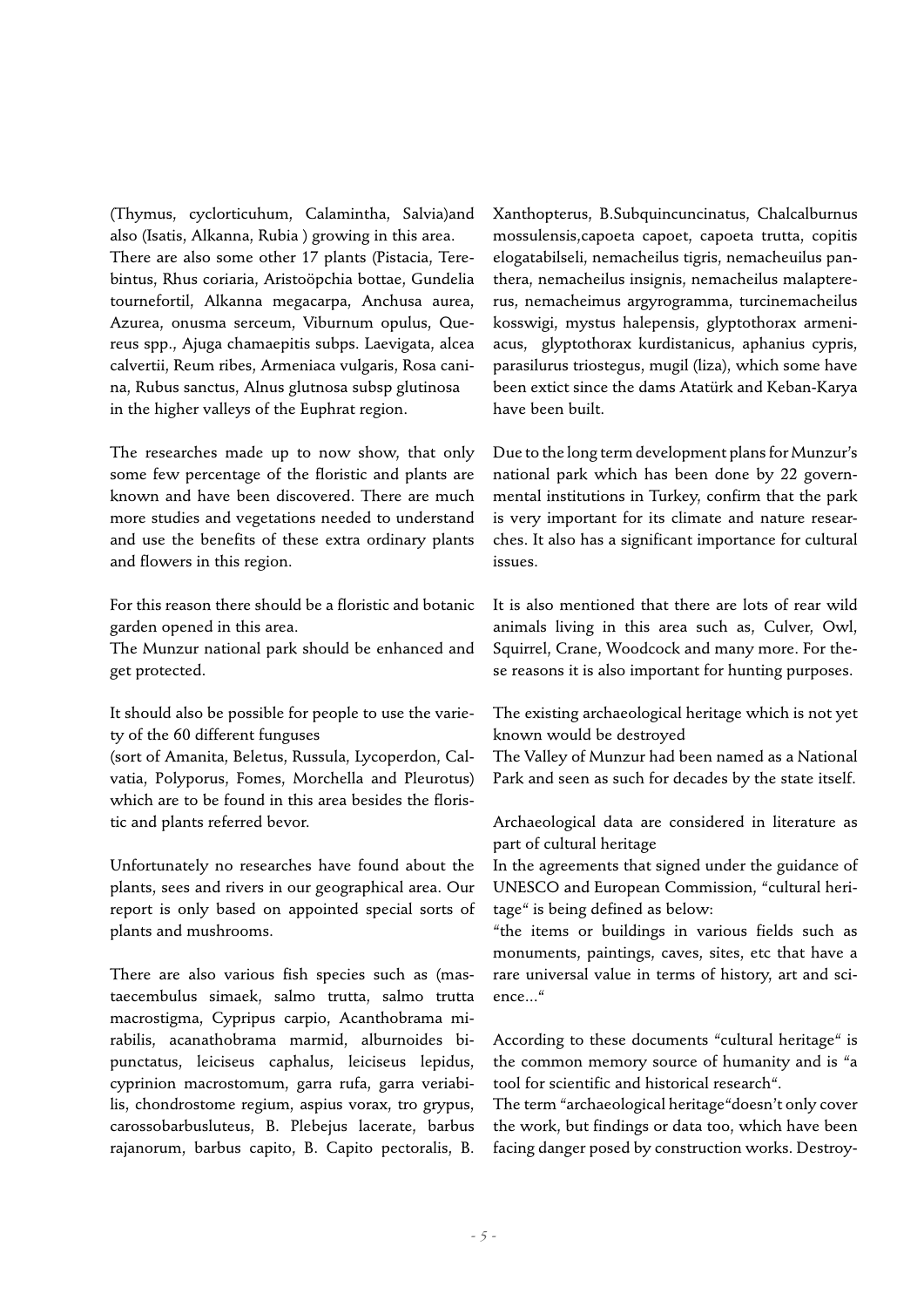ing these findings means to destroy the data through which we gather more information and knowledge about the past.

We have the right to assume knowledge and the duty to transmit these to the future generations. One cannot acquire or improve a world-historical knowledge if he or she is denied access to it.

We are living in information age. To be able to produce new knowledge the data must be available for everyone. The knowledge cannot be reached if information or data is destroyed. Therefore it is out of the age to harm damage or pose threat to the cultural heritage. Every construction work that destroys cultural heritage or creates ecological problems by damaging the natural balance is an assault to the freedom of information and knowledge.

This kind of activities prevent and damage the human conscious of living together in a peaceful manner, threaten the basic rights which are under the protection of international community.

We have the right to ask protection for these basic rights from the individual states or international community. This is a legitimate demand whatever the conditions are.

In Turkey the code for the protection of cultural and natural substance accepted for the first time in 1983, 60 years after the establishment of the Turkish Republic. This is called "the Law for the Protection of Cultural and Natural Substance". Some other laws in this respect were adopted during the later years.

Since 1957 to 2000, Turkey has signed up the following agreements, treats, conventions or protocols:

- The Paris Convention (European Cultural Agreement)
- The Barcelona Convention (for the Protection of Mediterranean Sea Against Pollution)
- The Granada Convention (Convention For the Protection of World's Cultural and Natural Heritage)
- The Bern Convention (European Convention For the Protection of Wild Life and Living Environ-

## ment)

- Vienna Convention, Montreal and London Protocols
- The Ramsar Convention
- The Basel Convention
- The Malta/Valetta Convention (European Convention For the Protection of Archaeological Heritage)
- The environmental agency Convention of European Union.

Although Turkey has signed the international conventions mentioned above and a number of other protocols, there has always been problems in their implementations.

#### As a result:

- Turkey has lost the valleys of Euphrates civilization together with its sites, agricultural fields and species, as a consequence of the dams and power plant constructions from Keban to Kargamis

\*If the current dam and power plant projects implemented many other historical population centers and valleys, such as those of Tigris, Firtina, Munzur, Coruh, Zap, Cine-Marsias, Bergama-Alionai and others would be lost either.

In short Turkey has to learn to develop without destroying the cultural heritage. Otherwise Turkey won't be a land worth to live in.

There is not a public interest in implementation of the Munzur Project.

#### Simple because:

- a) The "water" and "mountain" are the economic basis of life in Dersim.
- b) Dersim has no industry. Business and service sectors are yet in progress. The basic economic activity is agriculture (farming, animal husbandry and beekeeping). The province has its greatest potential in the fields of animal husbandry, beekeeping and tourism, especially water- and mountain-related tourism. To overcome the underdevelopment one must at first invest in these sectors, make use of whatever the nature offers while preserving the nature as it is, even making it untouchable. This is